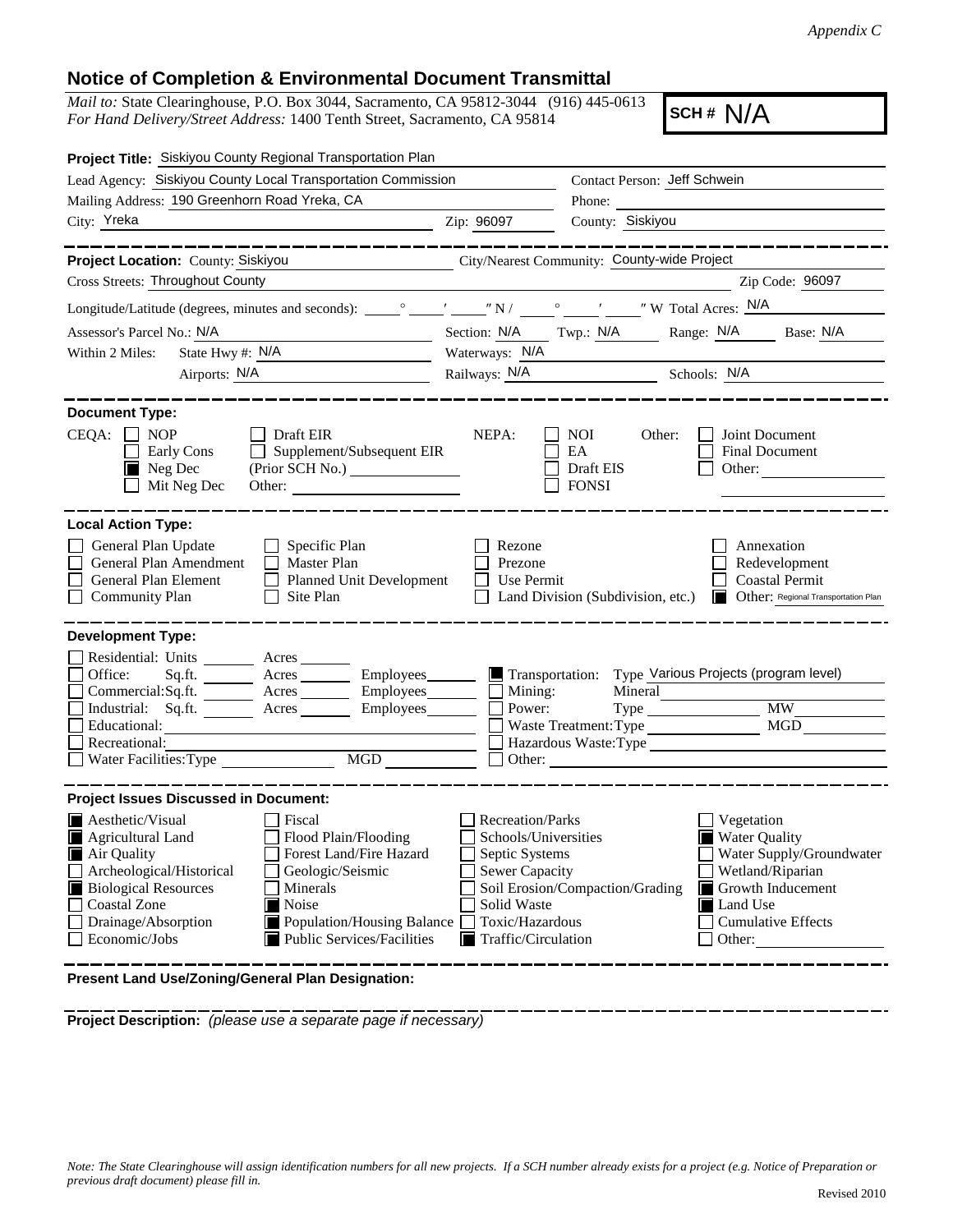## **Reviewing Agencies Checklist**

|                                  | Lead Agencies may recommend State Clearinghouse distribution by marking agencies below with and "X".<br>If you have already sent your document to the agency please denote that with an "S". |                                                            |  |
|----------------------------------|----------------------------------------------------------------------------------------------------------------------------------------------------------------------------------------------|------------------------------------------------------------|--|
| s                                | Air Resources Board                                                                                                                                                                          | Office of Historic Preservation                            |  |
|                                  | Boating & Waterways, Department of                                                                                                                                                           | Office of Public School Construction                       |  |
|                                  | California Emergency Management Agency                                                                                                                                                       | Parks & Recreation, Department of                          |  |
|                                  | California Highway Patrol                                                                                                                                                                    | Pesticide Regulation, Department of                        |  |
| s                                | Caltrans District # 2                                                                                                                                                                        | <b>Public Utilities Commission</b>                         |  |
| s                                | <b>Caltrans Division of Aeronautics</b>                                                                                                                                                      | Regional WQCB #                                            |  |
| s                                | <b>Caltrans Planning</b>                                                                                                                                                                     | <b>Resources Agency</b>                                    |  |
|                                  | Central Valley Flood Protection Board                                                                                                                                                        | Resources Recycling and Recovery, Department of            |  |
|                                  | Coachella Valley Mtns. Conservancy                                                                                                                                                           | S.F. Bay Conservation & Development Comm.                  |  |
|                                  | <b>Coastal Commission</b>                                                                                                                                                                    | San Gabriel & Lower L.A. Rivers & Mtns. Conservancy        |  |
|                                  | Colorado River Board                                                                                                                                                                         | San Joaquin River Conservancy                              |  |
|                                  | Conservation, Department of                                                                                                                                                                  | Santa Monica Mtns. Conservancy                             |  |
|                                  | Corrections, Department of                                                                                                                                                                   | <b>State Lands Commission</b>                              |  |
|                                  | <b>Delta Protection Commission</b>                                                                                                                                                           | <b>SWRCB: Clean Water Grants</b>                           |  |
|                                  | Education, Department of                                                                                                                                                                     | <b>SWRCB: Water Quality</b>                                |  |
|                                  | <b>Energy Commission</b>                                                                                                                                                                     | <b>SWRCB: Water Rights</b>                                 |  |
|                                  | Fish & Game Region #                                                                                                                                                                         | Tahoe Regional Planning Agency                             |  |
|                                  | Food & Agriculture, Department of                                                                                                                                                            | Toxic Substances Control, Department of                    |  |
|                                  | Forestry and Fire Protection, Department of                                                                                                                                                  | Water Resources, Department of                             |  |
|                                  | General Services, Department of                                                                                                                                                              |                                                            |  |
|                                  | Health Services, Department of                                                                                                                                                               | Other:                                                     |  |
|                                  | Housing & Community Development                                                                                                                                                              | Other:                                                     |  |
| S.                               | Native American Heritage Commission                                                                                                                                                          |                                                            |  |
|                                  | Local Public Review Period (to be filled in by lead agency)                                                                                                                                  |                                                            |  |
| Starting Date 06/25/2021         |                                                                                                                                                                                              | Ending Date 06/27/2021                                     |  |
|                                  | Lead Agency (Complete if applicable):                                                                                                                                                        |                                                            |  |
|                                  | Consulting Firm: Green DOT Transportation Solutions                                                                                                                                          | Applicant: Siskiyou County Local Transportation Commission |  |
| Address: 627 Broadway, Suite 220 |                                                                                                                                                                                              | Address: 190 Greenhorn Road                                |  |
| City/State/Zip: Chico, CA, 95928 |                                                                                                                                                                                              | City/State/Zip: Yreka, CA, 96097                           |  |
| Contact: Jeff Schwein            |                                                                                                                                                                                              | Phone: 530-895-1109                                        |  |
|                                  | Phone: 530-895-1109                                                                                                                                                                          |                                                            |  |
|                                  | Signature of Lead Agency Representative:                                                                                                                                                     | Date: 6/22/21                                              |  |

Authority cited: Section 21083, Public Resources Code. Reference: Section 21161, Public Resources Code.